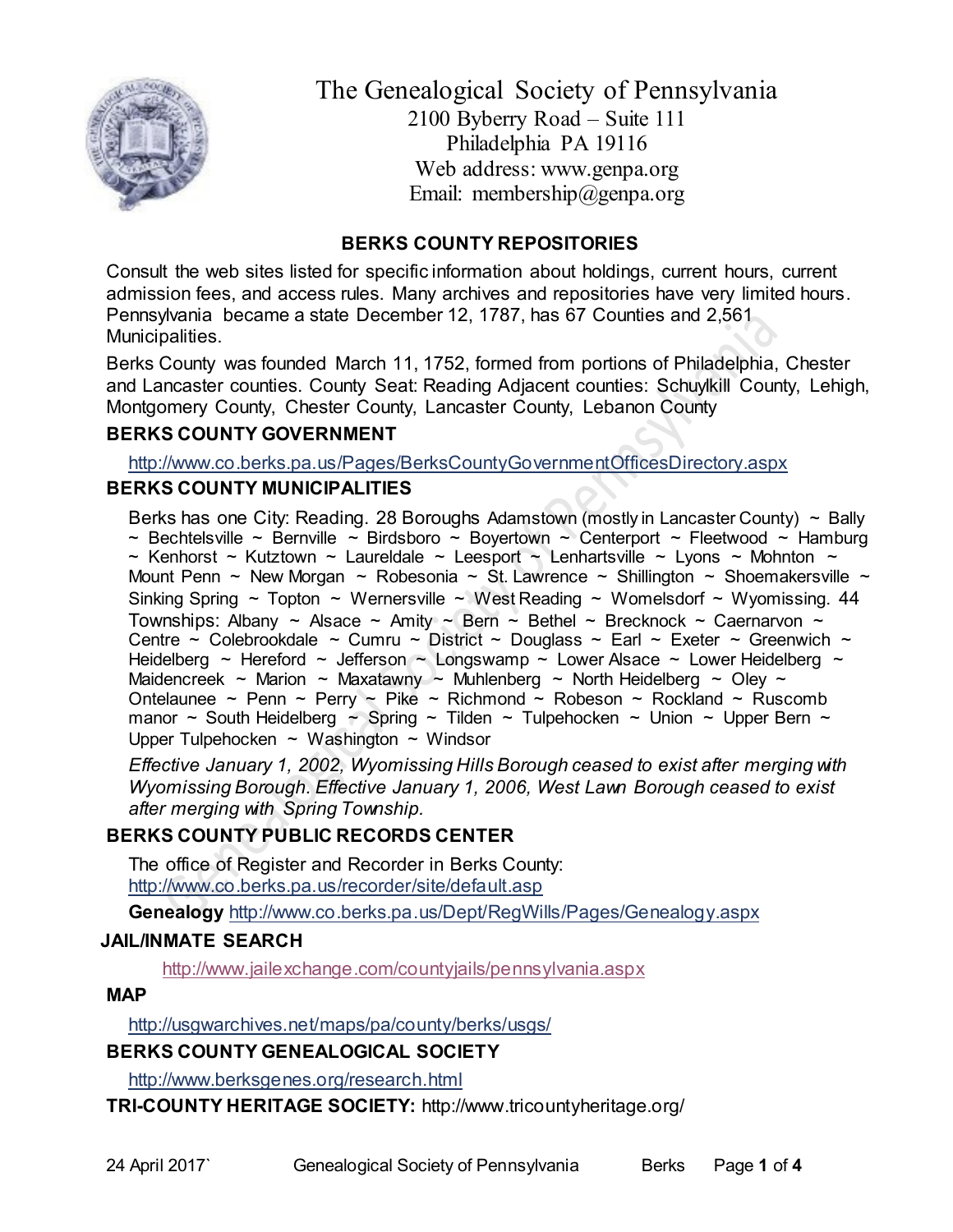### **BERKS COUNTY LIBRARIES**

<http://www.berks.lib.pa.us/sco/locations/index.php>

### **RESOURCES**

- **Genealogical Society of Pennsylvania GSP** [http://GenPA.org](http://genpa.org/) **GSP Research** <https://genpa.org/research/>
- PAGenWeb **BERKS County** <http://www.berks.pa-roots.com/> Berks County Vital Records USGenWeb Archives: <http://usgwarchives.net/pa/berksp/vitals.htm>
- **Berks History <http://www.berkshistory.org/>**
- **Obituaries**
	- **LDS** <http://ldsgenealogy.com/PA> [http://www.newspaperobituaries.net/pennsylvania/berks\\_county\\_obituaries.htm](http://www.newspaperobituaries.net/pennsylvania/berks_county_obituaries.htm)
- **County Newspapers**  o <http://www.berksmontnews.com/> –
- **Random Acts of Kindness** <https://www.raogk.org/>
- **Family Search LDS:**<https://familysearch.org/>Free site but does require a login Collection List <https://familysearch.org/search/collection/list> [https://familysearch.org/wiki/en/Berks\\_County,\\_Pennsylvania\\_Genealogy#Berks\\_County.2C\\_Pen](https://familysearch.org/wiki/en/Berks_County,_Pennsylvania_Genealogy#Berks_County.2C_Pennsylvania_Historical_Facts) [nsylvania\\_Historical\\_Facts](https://familysearch.org/wiki/en/Berks_County,_Pennsylvania_Genealogy#Berks_County.2C_Pennsylvania_Historical_Facts)
- **Collections at the Historical Society of Pennsylvania HSP -** <http://hsp.org/collections>
	- HSP is membership based and there is a fee 1300 Locust Street, Philadelphia, PA 19107 215-732-6200 ext. 235 or [membership@hsp.org](mailto:membership@hsp.org)

### **RG-47. RECORDS OF THE COUNTY GOVERNMENTS** Guide to African American Resources at the Pennsylvania State Archives <http://www.phmc.state.pa.us/bah/aaGuide/AA-RG-47.html>

 **National Archives of Philadelphia** (**NARA**) [http://www.nara.gov/research\\_rooms/mid\\_atlantic/](http://www.nara.gov/research_rooms/mid_atlantic/) **Records Request Process**

> National Archives 14700 Townsend Road Philadelphia, Pennsylvania 19154-1096 Telephone: (215) 305-2044 Fax: (215) 305-2038 E-mail: [philadelphia.archives@nara.gov](mailto:philadelphia.archives@nara.gov)

# **Naturalizations: NARA**

Pennsylvania: Philadelphia, 1790-1991; Pittsburgh, 1820-1979; Erie, 1940-1972; Scranton, 1901-1990; Wilkes-Barre, 1943-1972; Williamsport, 1909-1913; and Harrisburg, 1911-1917

### **MILITARY**

The National Archives at Philadelphia (**NARA**), through its partners Ancestry.com and Fold3.com, provides access to records relating to the military service of individuals from the American Revolution through World War II. Please note that Official Military Personnel Files from World War I to the present are held by the National Archives at St. Louis. <https://www.archives.gov/st-louis>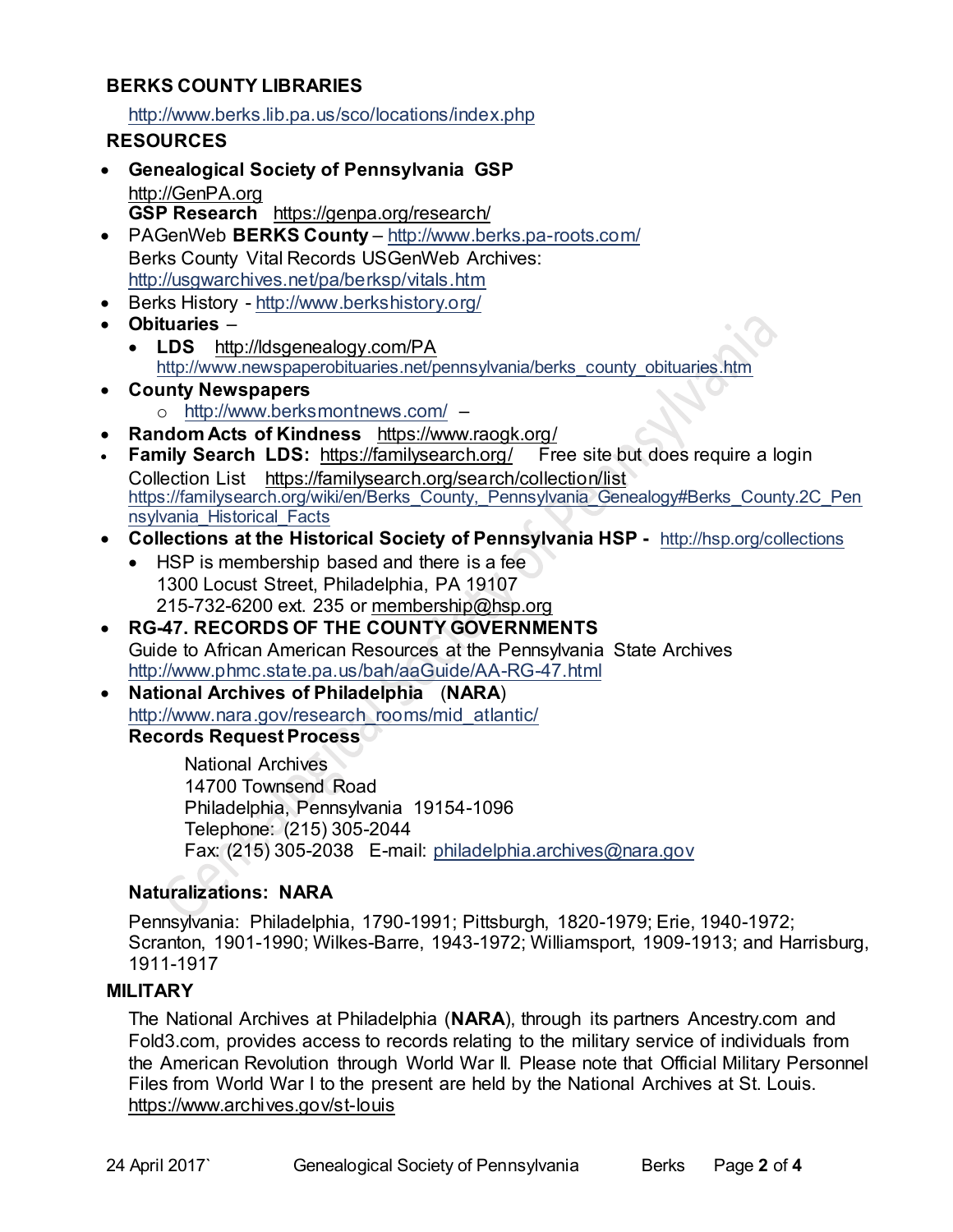World War I and World War II, Fourth Enumeration Draft Cards can also be accessed through our partner sites. In addition, Records of the Selective Service System, 1940- 1969, for individuals from Delaware, Maryland, Pennsylvania, Virginia, and West Virginia are available from the National Archives at St. Louis. Copies of World War I draft cards can be requested from the National Archives at Atlanta [\(Atlanta.archives@nara.gov](mailto:Atlanta.archives@nara.gov) ).

For information on obtaining World War II era and later draft cards, please see <http://www.archives.gov/st-louis/archival-programs/other-records/selective-service.html> <https://www.archives.gov/philadelphia/public/family-history.html#military>

#### **Pennsylvania Military Records Research Guide**

<https://www.raogk.org/pennsylvania-genealogy/pa-military-records/>

#### **Probate – Wills Administrations**

Probate records may include Person's exact death date, Names of the family members, Family relationships, Names of spouses of children, Residences, Adoption or guardianship of minor children or dependents, Worth of the property and land holdings, Evidence of occupation, religion, or military service

**Family Search:** Pennsylvania Probate Records, 1683-1994 <https://familysearch.org/>

This collection includes probate records created in Pennsylvania counties. The records include wills, estate records and indexes.

### **State of Pennsylvania Vital Records**

The **Pennsylvania State Archives** collects, preserves and makes available for study the permanently-valuable public records of the Commonwealth, with particular attention given to the records of state government.

**Mailing** address: 350 North Street Harrisburg, PA 17120 Email: Email PA State Archives Phone: (717) 783-3281

**GPS** address: 801 North 3rd Street Harrisburg, PA 17102 Coordinates: 40.266080, - 76.886053

# **BIRTH CERTIFICATES**, 1906-1910

The Division of Vital Records (DVR) maintains birth records that occurred in Pennsylvania from 1906 to the present.

For information on public records (births occurring from 1906 to 1910), click on Pennsylvania State Archives <http://www.phmc.pa.gov/archives/Pages/default.aspx>or our Genealogy page.

[http://www.health.pa.gov/MyRecords/Certificates/Genealogy/Pages/14125.aspx#.WNvLKf](http://www.health.pa.gov/MyRecords/Certificates/Genealogy/Pages/14125.aspx#.WNvLKfkrJHY) [krJHY](http://www.health.pa.gov/MyRecords/Certificates/Genealogy/Pages/14125.aspx#.WNvLKfkrJHY)

### **Death Certificates**, 1906-1965

Original birth certificates for 1906-1910 and death certificates for 1906-1965 are available at the State Archives. Digital copies of the 1906-1908 birth certificates and the 1906-1963 death certificates may be found on Ancestry.com. Pennsylvania residents can access these records free of charge through Ancestry.com Pennsylvania. A free account can be created.

### **Certified Copies of Death Certificates**